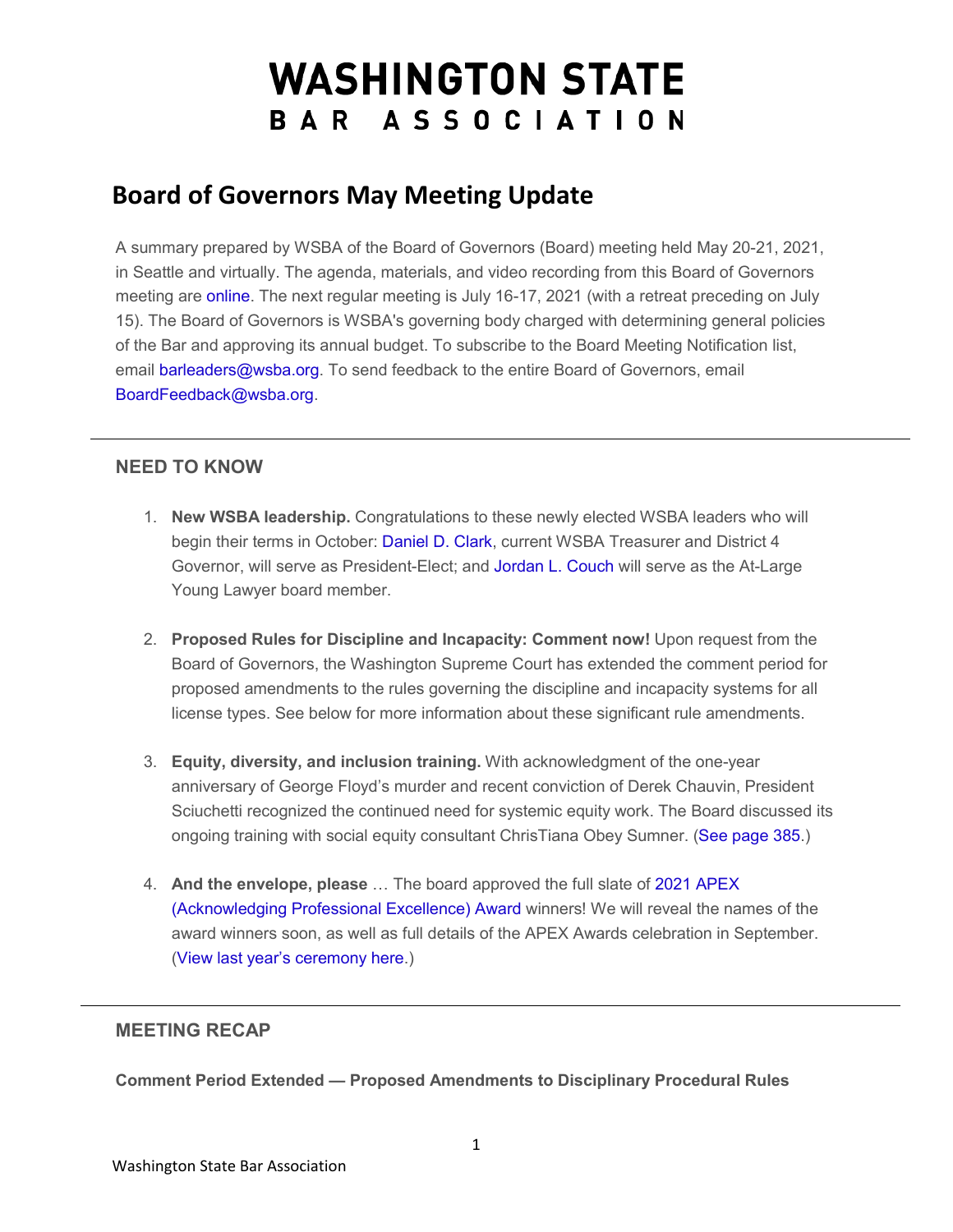[By request of the WSBA Board](https://urldefense.com/v3/__http:/WSBA.informz.net/z/cjUucD9taT0zMzI5NjE3JnA9MSZ1PTM3ODI5MjMyMiZsaT0yOTc0MzM3NQ/index.html__;!!MxMh4AY!1IxuQM39krlHfbi_jIVOQ8d9rhgv1eMLTiBD7mK7U1nTRr9Az0AfV1wAfsLy$) of Governors, the Washington Supreme Court has extended the comment period through July 29, 2021, for [proposed amendments](https://urldefense.com/v3/__http:/WSBA.informz.net/z/cjUucD9taT0zMzI5NjE3JnA9MSZ1PTM3ODI5MjMyMiZsaT0yOTc0MzM3Ng/index.html__;!!MxMh4AY!1IxuQM39krlHfbi_jIVOQ8d9rhgv1eMLTiBD7mK7U1nTRr9Az0AfVw_tlCJz$) to the rules governing the discipline and incapacity systems for all license types. These amendments, known as the Rules for Discipline and Incapacity (RDI), would replace the existing disciplinary procedural rules with a single rule set for all licenses. The stated goals of the amendments are to streamline the disciplinary process by eliminating and/or modifying certain rules to make the process more efficient, and to obtain more consistent decisions on discipline matters that were not purportedly achieved through the use of volunteer hearing officers [\(read more\)](https://urldefense.com/v3/__http:/WSBA.informz.net/z/cjUucD9taT0zMzI5NjE3JnA9MSZ1PTM3ODI5MjMyMiZsaT0yOTc0MzM3Nw/index.html__;!!MxMh4AY!1IxuQM39krlHfbi_jIVOQ8d9rhgv1eMLTiBD7mK7U1nTRr9Az0AfV0XsNuLv$). Some of the criticisms to the proposed amendments are about the use of paid adjudicators, the selection of paid adjudicators by the WSBA, and the inability of parties to remove an assigned adjudicator without cause. Others are concerned that the proposed amendments do away with the option to issue an advisory letter or an admonition in lieu of authorizing the filing of formal charges, provide a respondent only 15 days to respond to the Office of Disciplinary Counsel's request for authorization to file formal charges, and increase the Office of Disciplinary Counsel's discretion in the way grievances are processed in a number of respects [\(read more\)](https://urldefense.com/v3/__http:/WSBA.informz.net/z/cjUucD9taT0zMzI5NjE3JnA9MSZ1PTM3ODI5MjMyMiZsaT0yOTc0MzM3OA/index.html__;!!MxMh4AY!1IxuQM39krlHfbi_jIVOQ8d9rhgv1eMLTiBD7mK7U1nTRr9Az0AfVxSTEd0Y$). These are some of the highlights of the proposed changes; there are others as well. The comment period has been extended to ensure ample time for notification to and feedback from legal professionals and the public [\(more information on how to submit](https://urldefense.com/v3/__http:/WSBA.informz.net/z/cjUucD9taT0zMzI5NjE3JnA9MSZ1PTM3ODI5MjMyMiZsaT0yOTc0MzM3OQ/index.html__;!!MxMh4AY!1IxuQM39krlHfbi_jIVOQ8d9rhgv1eMLTiBD7mK7U1nTRr9Az0AfV_vIVBlO$)  [comments\)](https://urldefense.com/v3/__http:/WSBA.informz.net/z/cjUucD9taT0zMzI5NjE3JnA9MSZ1PTM3ODI5MjMyMiZsaT0yOTc0MzM3OQ/index.html__;!!MxMh4AY!1IxuQM39krlHfbi_jIVOQ8d9rhgv1eMLTiBD7mK7U1nTRr9Az0AfV_vIVBlO$). **Members are encouraged to read the proposed changes and to submit comments to the Supreme Court**.

#### **Legal Regulatory Sandbox**

The Practice of Law Board presented information about its initiative to request that the court create a Legal Regulatory Sandbox in Washington to evaluate and gather data about online legal service providers and other innovative business structures. By the time of its meeting with the Washington Supreme Court in July, the Board will have a draft plan focused on how to admit to the sandbox and then closely monitor—innovative legal service providers that close the access-to-justice gap with relatively low risk to consumers. Look for more information in the summer as the Court and Practice of Law Board continue the discussion.

#### **Budget and Audit Updates**

The board selected audit firm Clark Nuber to perform the next five cycles of annual audits [\(see](https://urldefense.com/v3/__http:/WSBA.informz.net/z/cjUucD9taT0zMzI5NjE3JnA9MSZ1PTM3ODI5MjMyMiZsaT0yOTc0MzM4MA/index.html__;!!MxMh4AY!1IxuQM39krlHfbi_jIVOQ8d9rhgv1eMLTiBD7mK7U1nTRr9Az0AfV-G9apOP$)  [page 314\)](https://urldefense.com/v3/__http:/WSBA.informz.net/z/cjUucD9taT0zMzI5NjE3JnA9MSZ1PTM3ODI5MjMyMiZsaT0yOTc0MzM4MA/index.html__;!!MxMh4AY!1IxuQM39krlHfbi_jIVOQ8d9rhgv1eMLTiBD7mK7U1nTRr9Az0AfV-G9apOP$) and approved the Budget and Audit Committee's recommendation to increase the WSBA restricted facilities fund by \$500,000 [\(see page 9\)](https://urldefense.com/v3/__http:/WSBA.informz.net/z/cjUucD9taT0zMzI5NjE3JnA9MSZ1PTM3ODI5MjMyMiZsaT0yOTc0MzM4MQ/index.html__;!!MxMh4AY!1IxuQM39krlHfbi_jIVOQ8d9rhgv1eMLTiBD7mK7U1nTRr9Az0AfV_MY6i8D$).

#### **Council on Public Defense Matters**

The Council successfully presented for approval its guidance in response to greatly increased public-defense caseloads due to the pandemic; that guidance includes recommendations for cities and counties to consider using newly available federal funds to increase defender resources [\(see](https://urldefense.com/v3/__http:/WSBA.informz.net/z/cjUucD9taT0zMzI5NjE3JnA9MSZ1PTM3ODI5MjMyMiZsaT0yOTc0MzM4Mg/index.html__;!!MxMh4AY!1IxuQM39krlHfbi_jIVOQ8d9rhgv1eMLTiBD7mK7U1nTRr9Az0AfV_ZHEJ9c$)  [page 294\)](https://urldefense.com/v3/__http:/WSBA.informz.net/z/cjUucD9taT0zMzI5NjE3JnA9MSZ1PTM3ODI5MjMyMiZsaT0yOTc0MzM4Mg/index.html__;!!MxMh4AY!1IxuQM39krlHfbi_jIVOQ8d9rhgv1eMLTiBD7mK7U1nTRr9Az0AfV_ZHEJ9c$); the Board of Governors noted its support of public-defense work does not preclude other entities from coming forward with similar requests. The Board also approved for submission to the Supreme Court several changes and amendments including: a new General Rule and